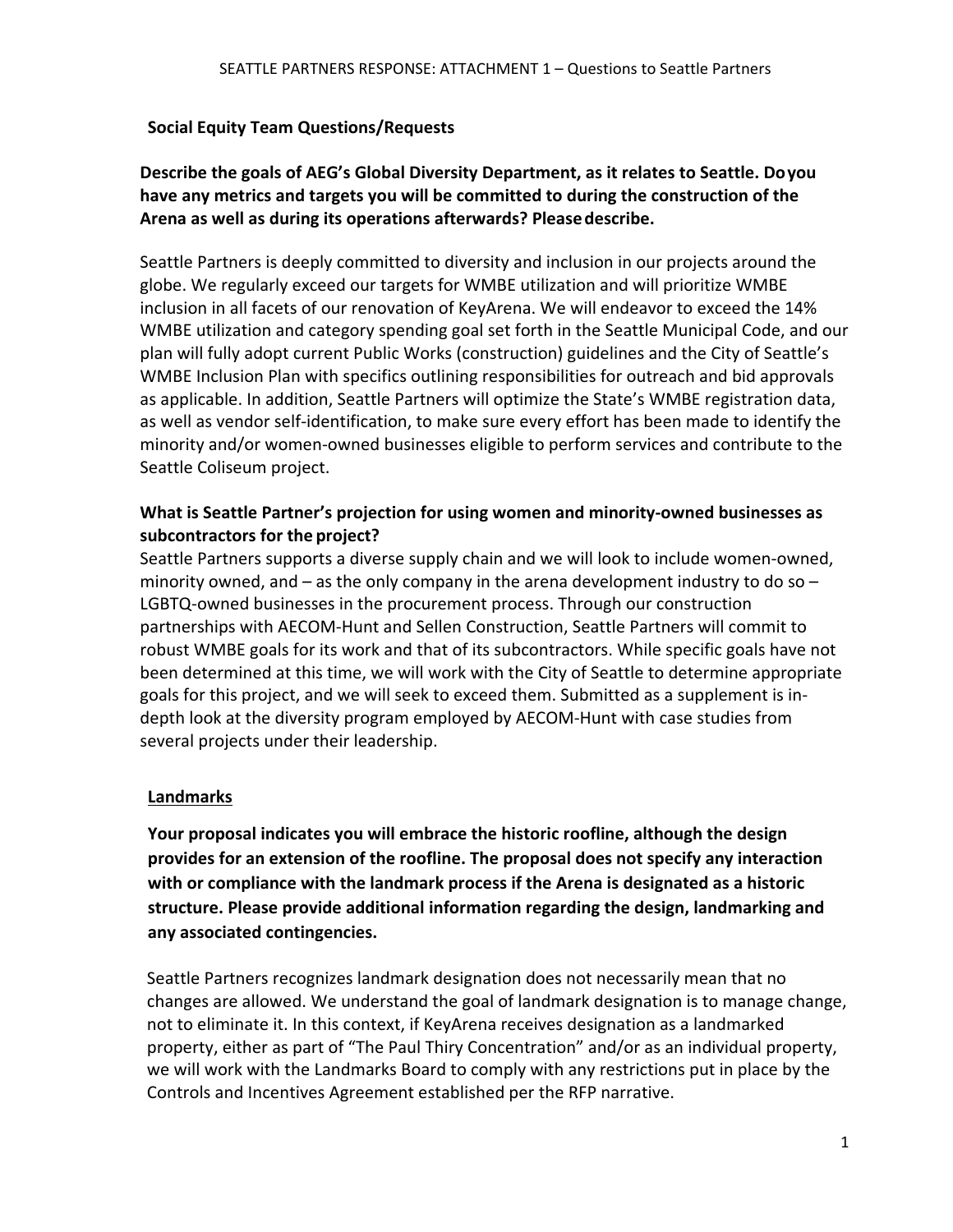We will follow the process of submitting for a Certificate of Approval, presenting to all necessary review committees, and reviewing all options to fine-tune a proposal that would meet the Board's critical concerns.

Our design proposes adding a new structural truss near the south end of the coliseum that ties into existing corner columns. This will maintain the most visible portion of the existing roof as-is, and allow for a minor roof extension to the south, capturing the additional area necessary to increase seating capacity within the bowl to current NHL & NBA requirements. While this approach will slightly modify the lower eave profile of the south end of the building, our design intent is to embrace the historic roofline. Should a more emphatic departure of materials or form be desired, to demarcate the original versus new, we can certainly address this in the final architectural design solution. We believe this gentle roof modification is a historically sensitive way to capture the original spirit of the legacy building while evolving the Seattle Coliseum into a world class, state-of-the-art sports, music and cultural facility. Utilizing the Paul Thiry Conversion Plans, the City of Seattle originally modified the building from its original use in the World's Fair into its first adaptive reuse as a multi-purpose events facility. Seattle Partners intends to respect the integrity of the original design and work within the National Historic Preservation guidelines to carry forward the life of this building. We will keep Seattle Coliseum as a great source of pride for our community.

#### **Seattle Center Campus Exclusivity**

**Understanding there are existing limitations on sponsorship, promotional and similar rights, including exclusivities, and presuming that your prior work and interaction with Seattle Center has made you aware of both the practical and legal issues surrounding the Seattle Center Campus and its various tenants, please describe in more detail your plan for "exclusive control of sales of sponsorships, naming and premium seating" for the entire Seattle Center campus, including potential parameters, exceptions and restrictions, signage plans, and interaction with Seattle Center and existing tenants. Note that as currently described, the broad proposal is problematic; without understanding the details of your proposal, the City will not be able to adequately analyze and identify the range of potential issues.**

AEG employs a strategic *less is more* philosophy when it comes to selling sponsorships and Seattle Center would apply for this as well. In this specific context, we would find one naming rights partner for the arena and approximately 10 category exclusive founding partners, a mix of local and global companies that would ideally be uniform throughout the Seattle Center and, of course, the arena. As you saw in our presentation, AEG already has solid relationships with several existing campus partners.

Similar to our entertainment districts in London and Los Angeles, the campus-wide partners all integrate into the district as well as the arena itself via the public spaces through activations that directly connect with consumers while at the same time are integrated into daily activities. In all cases, these partners seek to enhance their campus-wide sponsorships by sponsoring specific events/festivals on site and bringing more content to the complex. AEG has sold more naming rights and Founding Partnerships than any company in the world